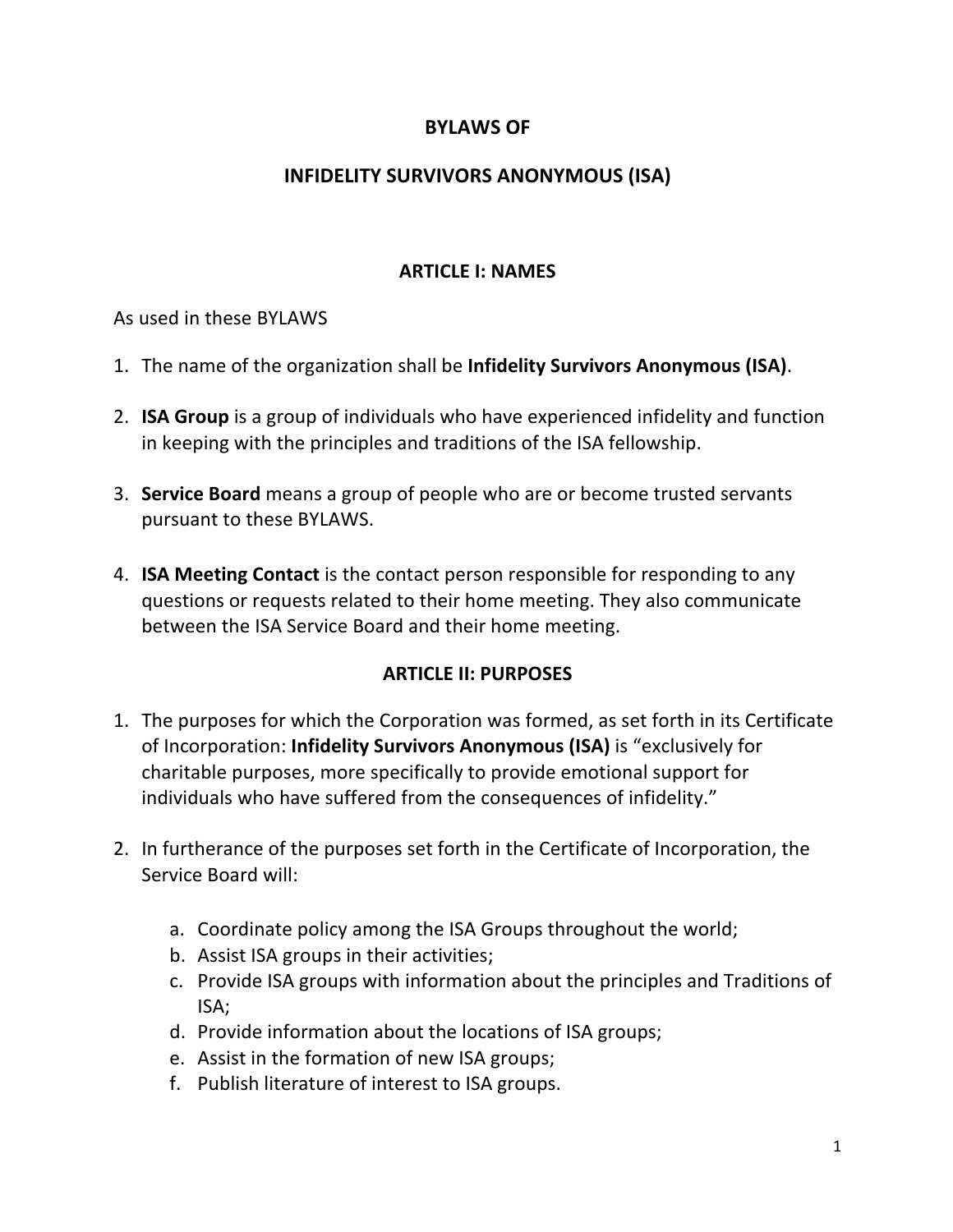### **ARTICLE III: MEMBERS**

The corporation shall have no membership and shall consist only of trusted servants who are ISAs.

## **ARTICLE IV: SERVICE BOARD**

- 1. The Service Board shall consist of not fewer than three nor more than eight persons. The Service Board receives no compensation other than reasonable expenses.
- 2. The Service Board shall meet quarterly at an agreed upon time and place.
- 3. Elections: ISA Meeting Contacts shall be notified after the last Quarterly Meeting of the year to hold a Group Conscience and submit names to the current Service Board of prospective Service Board trusted servants.
- 4. ISA Meeting Contacts shall be asked to bring nominations from their groups to replace those whose terms will expire no later than 30 days prior to the first Quarterly Meeting of each year.
- 5. The current Service Board shall vote for nominees in the first Quarterly Meeting and the incoming persons shall take office on the day following such meeting. In the event a nominee is not elected by the Service Board, that nominee will be withdrawn, and the position declared vacant. The position may be filled in accordance with Article IV, paragraph 10.
- 6. Once the Service Board has reached eight, the two longest tenured servant(s) are the next to move off.
- 7. Terms: All Service Board trusted servants shall serve at least one-year terms and up to a three-year term. After they roll off the board, they are then eligible for additional terms.
- 8. Resignation: If a trusted servant wishes to vacate their obligation to the Service Board before their turn to roll off, they may give notice in writing to the Secretary.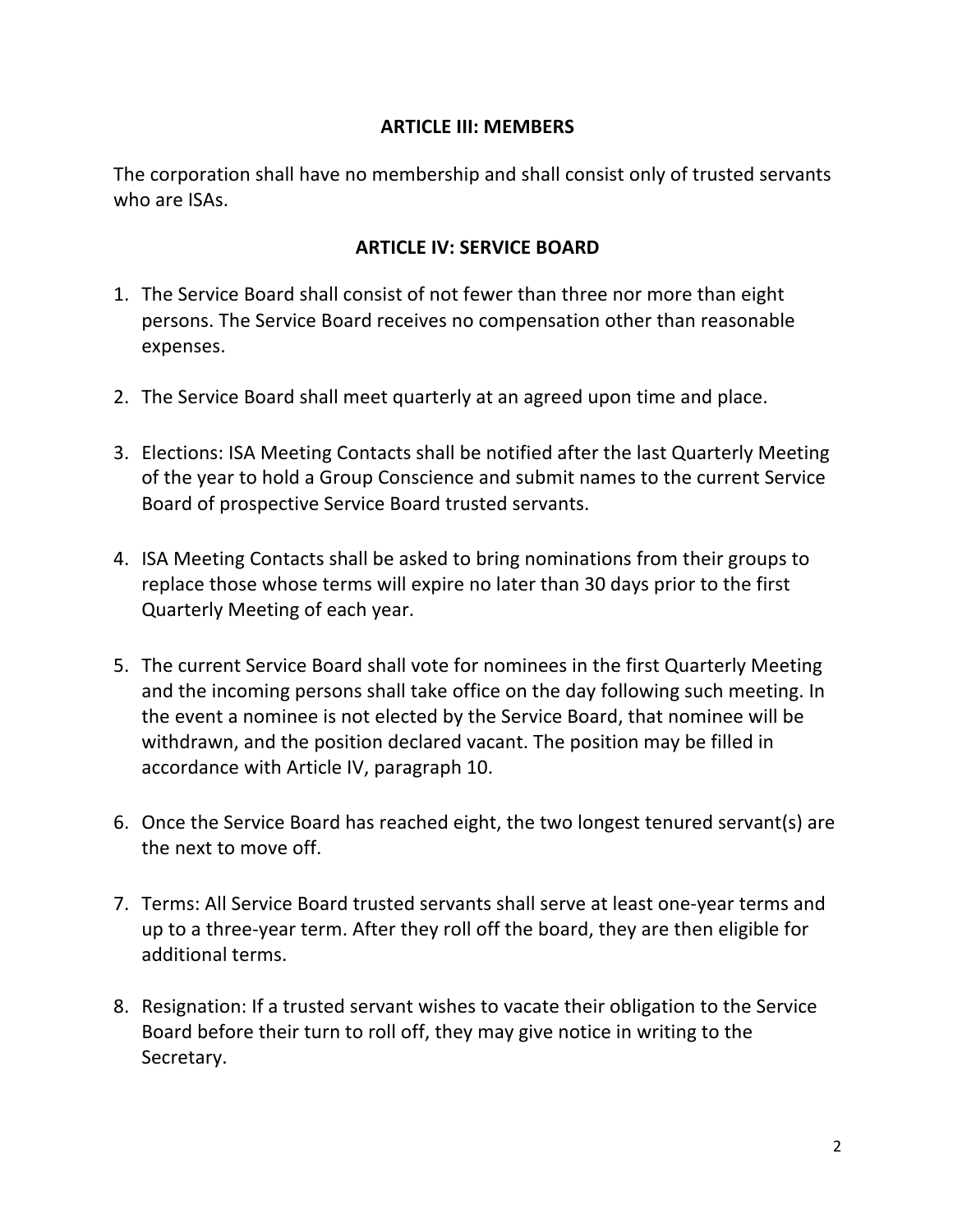- 9. Quorum: A quorum must be attended by at least 75% of the Service Board before business can be transacted or motions made or passed. Trusted servants do not have to be present to vote.
- 10. Vacancies: Any vacancy which occurs in any year between the first Quarterly Meeting and the last Quarterly Meeting may be filled at a meeting of the Service Board by a majority vote. Any such person appointed by the Service Board to fill such vacancy shall serve until the remainder of that calendar year.
- 11.Termination: Any trusted servant of the Service Board may be removed for just cause by a vote of at least two thirds (2/3) of the Service Board at a regular or special meeting. Just cause may be found to exist based on: i) Absence from two or more meetings in any twelve-month period without the Board's prior approval. ii) A conflict of interest or a conflict of commitment violation; or iii) Failure to adhere to any written policies and procedures of the Service Board.

Upon finding just cause by the Service Board, the Secretary shall send written notice of the proposed removal of such person at his or her last recorded address at least fifteen (15) days before final action is taken on such removal. At any time after such finding by the Service Board, the Chair or Secretary, or both, may meet with the person to discuss the finding(s) concerning such person.

The person in question may submit a written statement to the Service Board regarding the proposed removal not less than five (5) days before any final action of the proposed removal. The Service Board shall review any such statement submitted and determine the mitigating factors, if any, on the proposed removal before the final vote of the Service Board to remove such person. Upon the vote of at least two-thirds (2/3) of the Service Board to take final action, the removal will become effective as of the date of the meeting, or at such later date as may be determined by the Service Board at such meeting, and the person in question shall be notified in writing by the Service Board of its decision.

12. Absences: Prior notice for a meeting absence is requested before any meeting commences. Absent persons should respond to the Secretary after meeting minutes have been released of any necessary voting to reach Quorum.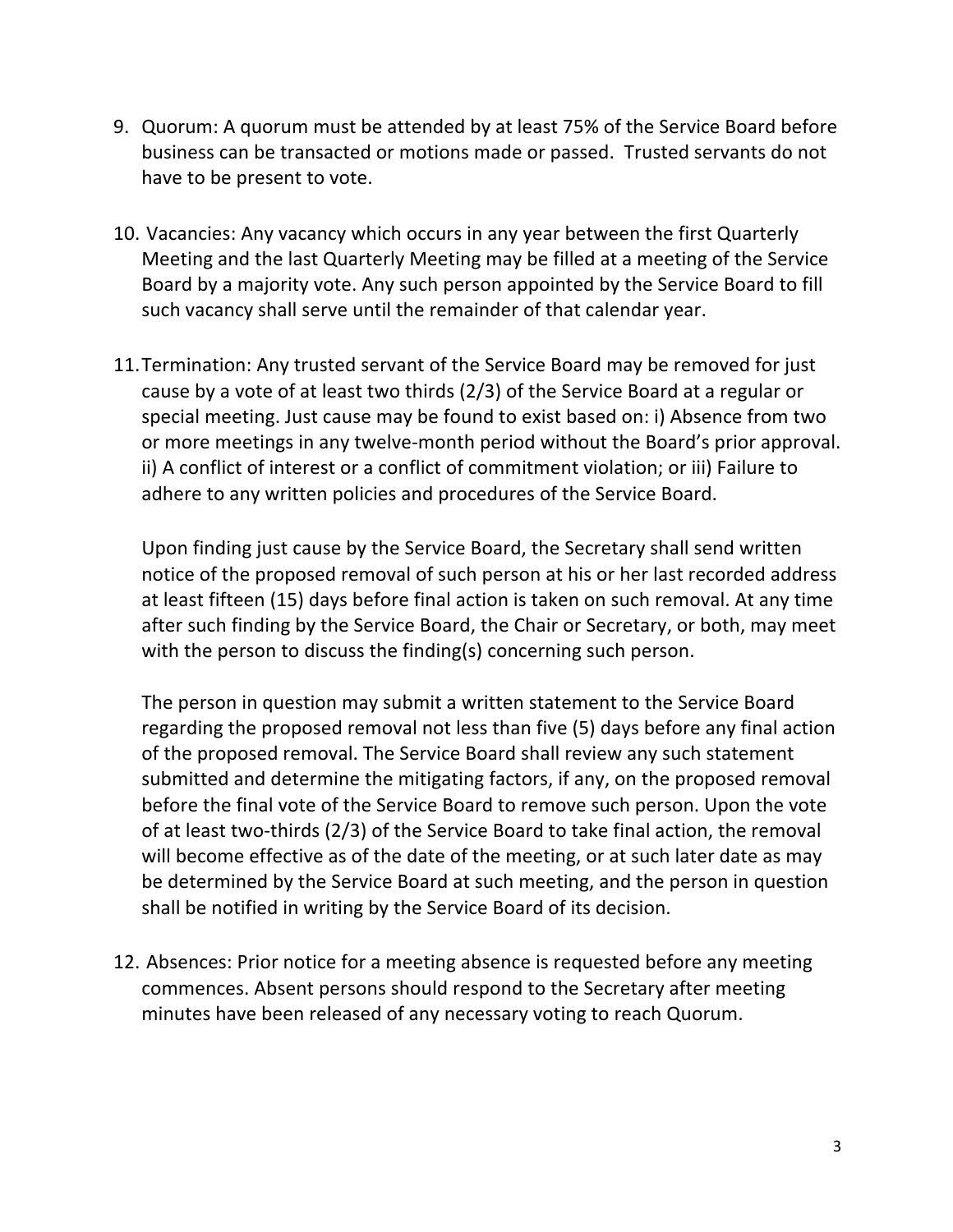## **ARTICLE V: OFFICERS**

- 1. Officers and Duties: There shall be three officers of the Service Board consisting of a Chair, Secretary, and Treasurer, and such other officers as may be deemed necessary from time to time by the Service Board.
- 2. The Chair, Secretary, and Treasurer shall be elected at the first annual meeting from among the Service Board for a term of one (1) year each.
- 3. Their duties are as follows:
	- a. The Chair shall convene regularly scheduled Service Board meetings, and shall provide a written agenda or arrange for other trusted servants to do so at least three (3) days before each meeting. Other officers to preside at each meeting in the following order: Secretary and Treasurer. The Chair must serve on the Service Board for at least one year prior to becoming the Chair.
	- b. The Secretary will take notes, hold written records and communicate to the fellowship.
	- c. The Treasurer shall make a report at each Service Board meeting. Treasurer shall chair the finance committee, assist in the preparation of the budget and make financial information available to Service Board and the public.

### **ARTICLE VI: DUTIES OF THE SERVICE BOARD**

- 1. The Service Board shall manage the affairs of the Corporation.
- 2. The Service Board duties include:
	- a. To maintain policies of ISA;
	- b. To oversee the finances of ISA;
	- c. To authorize expenditures;
	- d. To elect the officers of the Service Board;
	- e. To take such measures as may be necessary to carry out the purposes of ISA.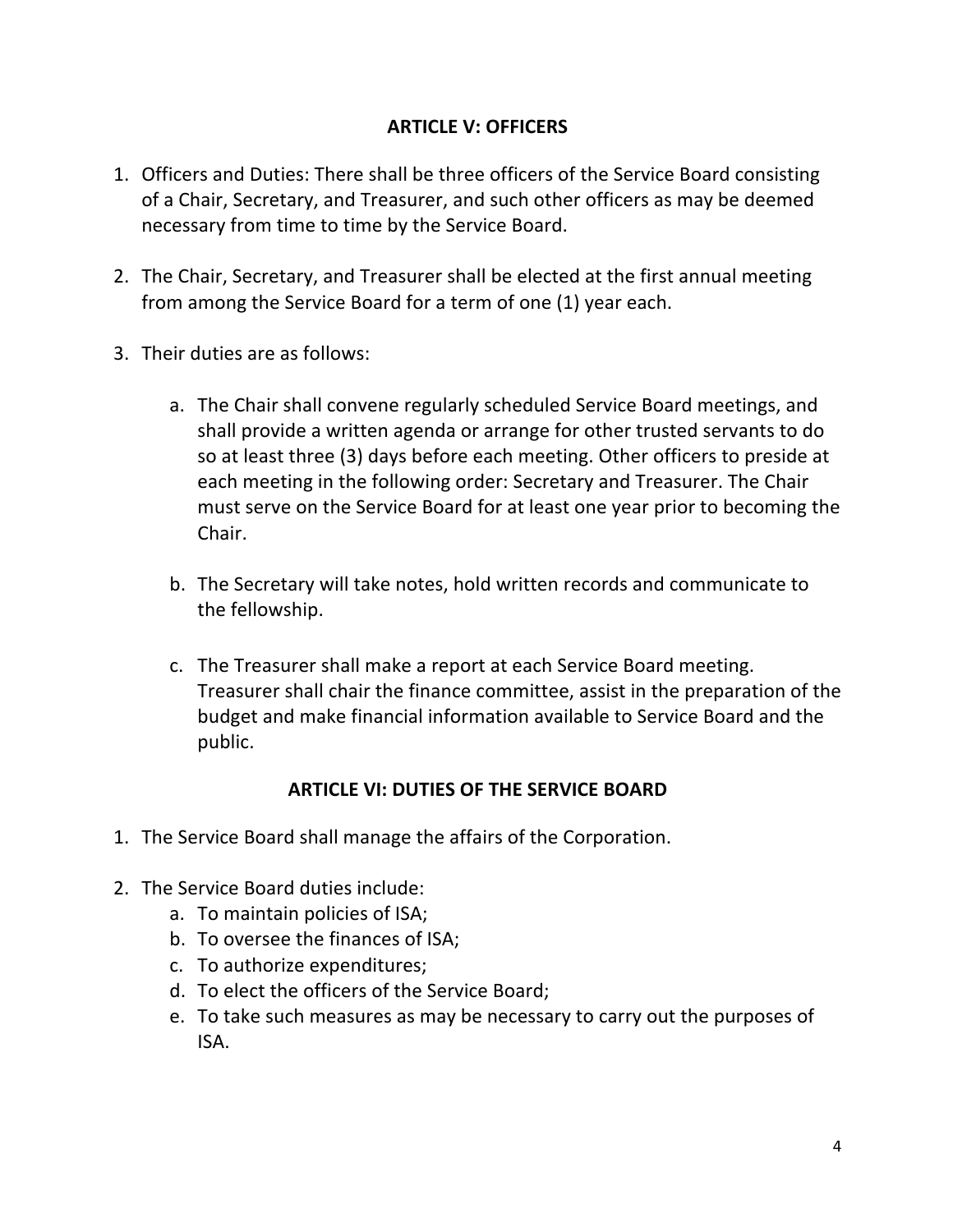### **ARTICLE VII: MEETINGS**

- 1. Quarterly Meeting: The date of the regular Quarterly Meetings shall be set by the Service Board who shall also set the time and place. The next Quarterly Meeting shall be set at the end of each Quarterly Meeting.
- 2. Special Meetings: Special meetings shall be called upon by the Chair or one-third (1/3) of the Service Board.
- 3. Notice: An official Service Board meeting requires that each Service Board trusted servant is provided written notice one week in advance.

# **ARTICLE VIII: COMMITTEES**

- 1. The Service Board may form and appoint committees as needed, such as Retreat and Tools Workshops, Finance, etc.
- 2. Retreat Committee: The Retreat Committee plans and oversees the annual ISA retreat.
- 3. Tools Workshop Committee: The Tools Workshop Committee coordinates the implementation of ISA Tools Workshops.
- 4. Finance Committee: The Treasurer is chair of the Finance Committee. The Finance Committee is responsible for developing and reviewing fiscal procedures with the Service Board. The Treasurer must approve all expenditures. The fiscal year shall be the calendar year. Quarterly reports are required to be submitted to the Service Board showing income and expenditures. The financial records of the organization are public information.
- 5. Literature Committee. The Literature Committee exists to develop literature that reflects the group conscience of ISA.